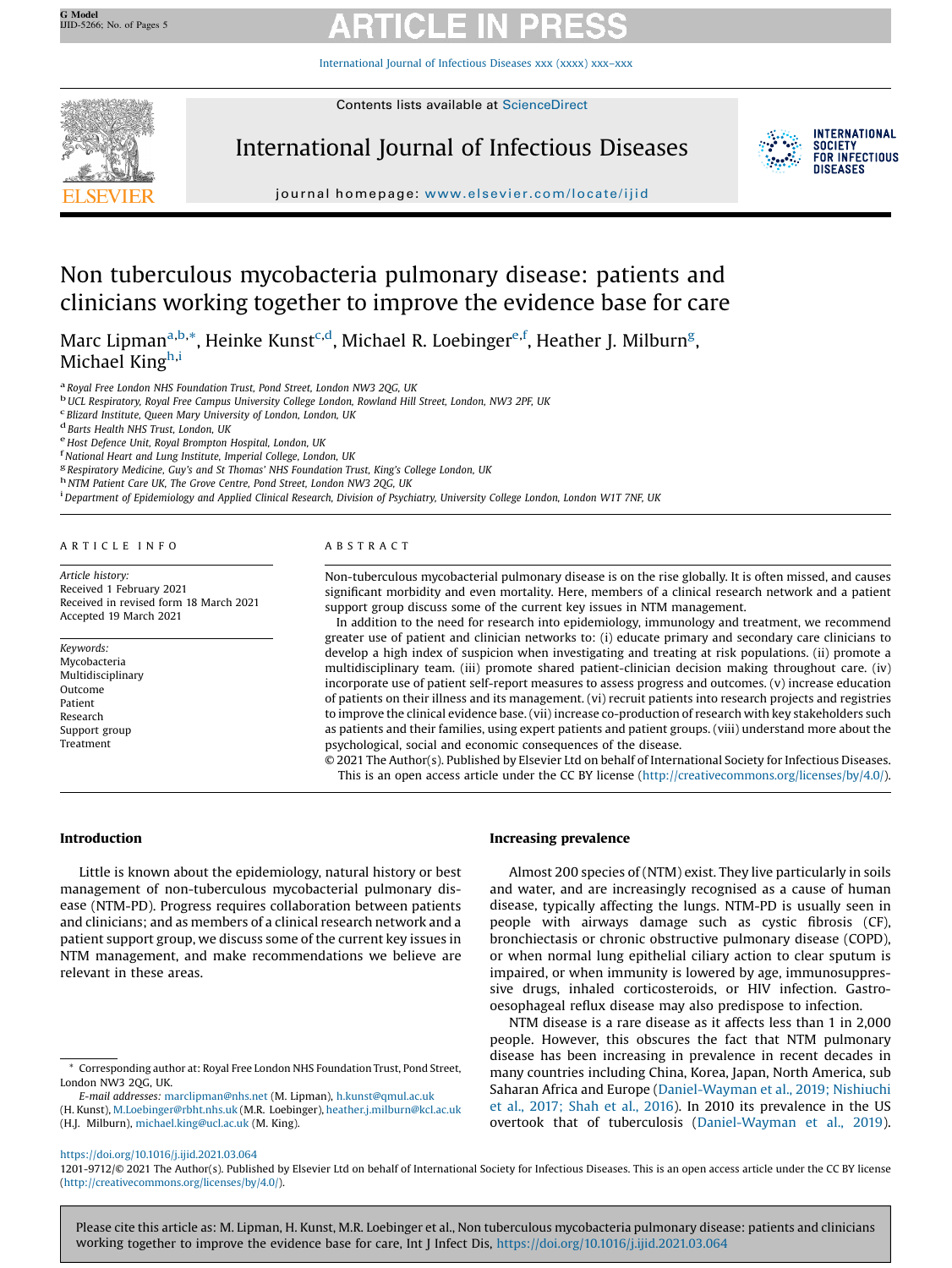Although epidemiological data are incomplete, prevalence varies from 3.3 cases per 100,000 population in Germany [\(Ringshausen](#page-4-0) et al., [2016](#page-4-0)) to 13.9 in the USA ([Donohue](#page-3-0) and Wymer, 2016) and 29 in Japan ([Izumi](#page-3-0) et al., 2018). Mycobacterium avium complex (MAC) accounts for almost half of NTM infections worldwide [\(Lande](#page-4-0) et al., [2018](#page-4-0)), though several other NTM species are relatively common causes of disease. People with CF are particularly susceptible to rapidly growing M. abscessus [\(Bryant](#page-3-0) et al., 2016).

Although the commonest risk factor for NTM-PD is bronchiectasis, why patients acquire NTM remains unknown ([Daniel-](#page-3-0)[Wayman](#page-3-0) et al., 2019). Infection may signal dysregulated host immunity. Prevalence increases as populations age and therapies that impair immune function become commoner. Individual immune response and background lung structure produce different patterns of lung disease including nodular-bronchiectasis, fibro-cavitary disease and hypersensitivity pneumonitis ([Ratnatunga](#page-4-0) et al., 2020).

We need accurate data on prevalence, where NTM infection is increasing and why [\(Cowman](#page-3-0) et al., 2019). Although there is little evidence for human-to-human transmission, recently there have been reports of global transmission of M. abscessus in CF patients ([Bryant](#page-3-0) et al., 2016) as well as spread of M. chimaera infection via contaminated water heater-cooler systems in cardiac bypass machines [\(Kohler](#page-4-0) et al., 2015). Given the success in making NTM lung disease a public health reportable infection in Wisconsin and Queensland, we believe that enhanced surveillance programmes could help public health experts study disease trends and spread within populations ([Thomson](#page-4-0) et al., 2017).

# Recognition by clinicians

The early symptoms of NTM disease are often non-specific but later, patients complain of a worsening productive cough, breathlessness on exertion, fatigue and impaired quality of life (Mehta and [Marras,](#page-4-0) 2011). The infection may be missed when symptoms are attributed to COPD, bronchiectasis, recurrent chest infections of unknown cause, or tuberculosis. In many areas of the world where tuberculosis is prevalent, the diagnosis is mainly based on symptoms, chest X-ray and the detection of acid-fast bacilli in a sputum smear. This procedure may not distinguish NTM from tuberculosis and thus inappropriate treatment may be given ([Nishiuchi](#page-4-0) et al., 2017).

Applying machine-learning methods to primary and secondary care clinical notes can improve detection of NTM-PD over random testing by almost a thousand fold [\(Doyle](#page-3-0) et al., 2020). Clinician education should focus on the possibility of NTM in patients presenting with frequent or persistent pulmonary infections that

<span id="page-1-0"></span>M. Lipman, H. Kunst, M.R. Loebinger et al. International Journal of Infectious Diseases xxx (xxxx) xxx–xxx

respond poorly to standard antibiotics, or where gastrointestinal reflux seems to promote respiratory exacerbations [\(Henkle](#page-3-0) et al., [2016](#page-3-0)).

# Making a diagnosis and planning medical treatment

Specific mycobacterial cultures need to be requested to make the diagnosis but hospital physicians and general practitioners are not necessarily familiar with NTM disease. This can cause considerable delays in diagnosis: – the median time from symptom onset to diagnosis has been estimated to be at least two years ([Ahmed](#page-3-0) et al., 2020). Current guidelines recommend tests for NTM infection in patients with bronchiectasis ([Haworth](#page-3-0) et al., 2017), but this is performed in less than a fifth of patients [\(Finch](#page-3-0) et al., 2019). Thus, many are failed by services that miss detecting NTM earlier in its natural history and so allow progression to chronic symptoms and lung damage often associated with prolonged NTM-PD. Effective clinical education and focussed clinical guidelines relevant to different medical settings will help to change this.

Nevertheless, unless there are multiple isolates, it can be hard to decide whether culture of NTM species in sputum or bronchoscopy washings is a chance finding or a sign of active infection. Bronchiectasis may precede or follow the onset of NTM infection ([Larsson](#page-4-0) et al., 2017). There is no simple distinction between coloniser and pathogen; rather a gradient of disease may depend on exposure and host related factors ([Stout](#page-4-0) et al., 2016). There have even been suggestions that the presence of NTM is merely a signal for a distinctive pulmonary microbiome that is causing the inflammatory lung disease ([Sulaiman](#page-4-0) et al., 2018). In low income settings, NTM-PD may be mistaken for drug-resistant tuberculosis if adequate species identification is not available (Sarro et al., [2018;](#page-4-0) Stout et al., 2016).

The role of NTM drug sensitivity testing (DST) is some way behind that for tuberculosis. This is due to the small number of drugs used to treat NTM that demonstrate a clear-cut relationship between in vitro testing and in vivo outcome. In this regard, macrolides are the single most important antibiotic group; and DST is recommended for M. avium complex, M. kansasii and M. abscessus [\(Daley](#page-3-0) et al., 2020) for this drug class. Amikacin (again for M. avium complex and M. abscessus) and Rifampicin (for M. kansasii) are also drugs where DST is helpful to guide drug selection.

Some subspecies of M. abscessus have an inducible erythromycin resistance methylase (erm) gene that results in resistance to macrolides. This can be measured in vitro by prolonged (14 day) culture in the presence of the drug, or using molecular techniques. Given the clinical significance of resistance with this NTM family, it

### Table 1

Strength of evidence of recommendations in ATS/ERS/ESCMID/IDSA Clinical Practice Guideline [\(Daley](#page-3-0) et al., 2020): Treatment of NTM-PD.

| Strength of GRADE evidence                                               | Number of<br>recommendations<br>within each GRADE<br>category | Comment<br>(31 Recommendations were developed for 22 PICO Questions)                                                                                                                                                                       |
|--------------------------------------------------------------------------|---------------------------------------------------------------|--------------------------------------------------------------------------------------------------------------------------------------------------------------------------------------------------------------------------------------------|
| Strong recommendation, moderate certainty in<br>estimates of effect      |                                                               | Use ALIS in refractory MAC                                                                                                                                                                                                                 |
| Strong recommendation, very low certainty in estimates 3<br>of effect    |                                                               | (1) Use macrolide in macrolide-sensitive MAC;<br>(2) Don't routinely use IV aminoglycosides in <i>M. kansasii</i> ;<br>(3) Use macrolide-containing multidrug regimen in <i>M. abscessus</i> with no inducible or<br>mutational resistance |
| Conditional recommendation, moderate certainty in<br>estimates of effect |                                                               | Use IV aminoglycosides in cavitary or severe or macrolide-resistant MAC                                                                                                                                                                    |
| Conditional recommendation, very low certainty in<br>estimates of effect | 25                                                            | All other recommendations                                                                                                                                                                                                                  |
| Insufficient evidence                                                    |                                                               | Susceptibility testing in M, xenopi                                                                                                                                                                                                        |

Note: ALIS - Amikacin Liposome Inhalation Suspension; GRADE - Grading of Recommendations Assessment, Development, and Evaluation; IV - intravenous; MAC -Mycobacterium avium complex; PICO – Problem, Intervention, Comparison, Outcome.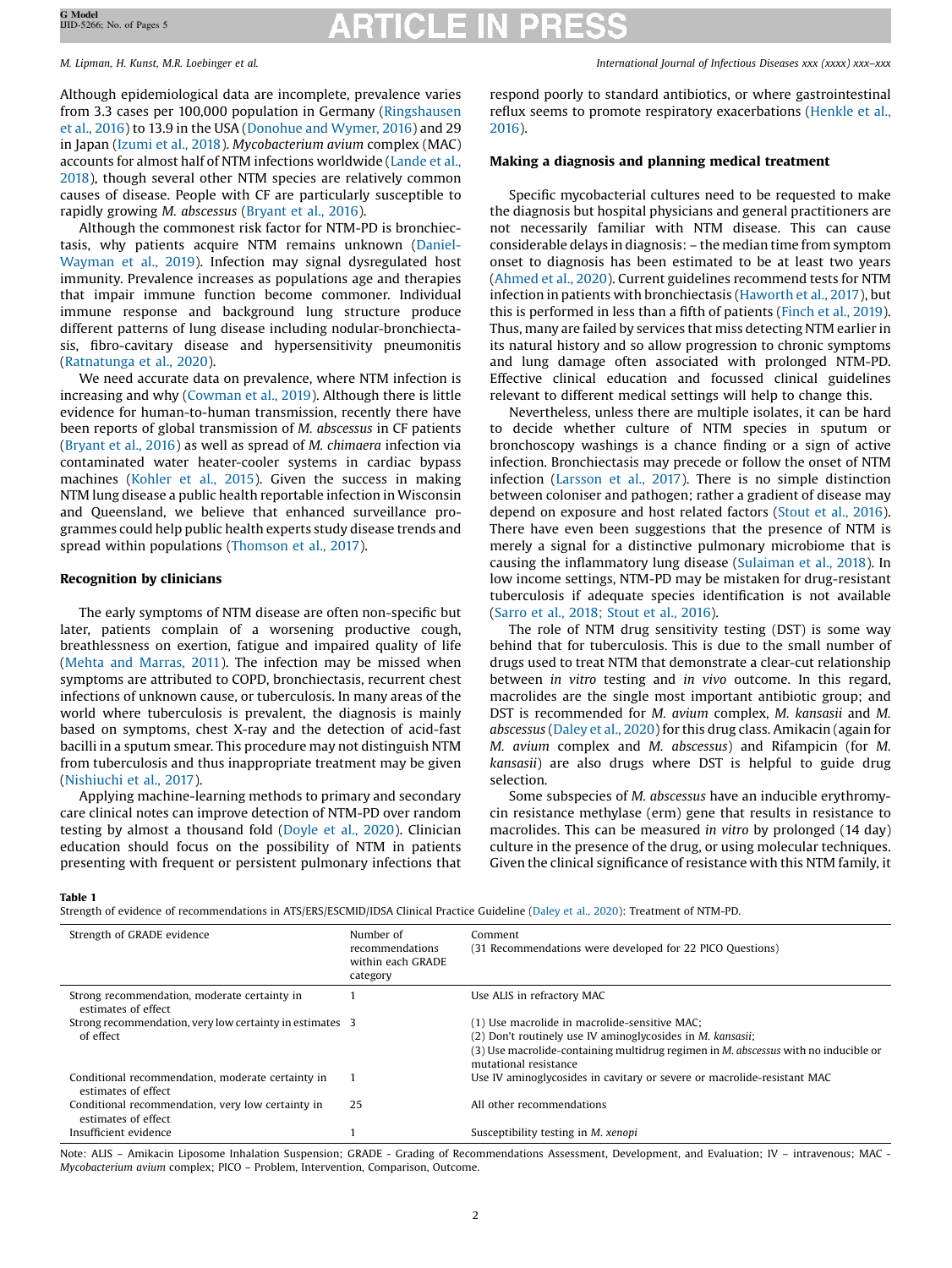is important to ensure that services have access to these tests and associated specialist microbiological advice when planning drug treatment ([Haworth](#page-3-0) et al., 2017).

# Medical treatments for NTM-PD and whether or not they are effective

Although a number of clinical guidelines are in use [\(Haworth](#page-3-0) et al., 2017; [Daley](#page-3-0) et al., 2020), almost all recommendations are based on the lowest levels of evidence, often consensus clinical opinion or clinical case description [\(Table](#page-1-0) 1). Treatment is more akin to that for drug-resistant rather than drug-sensitive tuberculosis, involves multiple drugs including injectable agents for a minimum of 12 months and often longer ([Haworth](#page-3-0) et al., [2017](#page-3-0)) and has numerous adverse effects ([Cowman](#page-3-0) et al., 2019). Thus, many experienced physicians prefer a "wait and see" approach in the absence of clinically significant progression of disease or radiological features of severe disease such as cavities on chest radiography.

The commonest treatments for NTM-PD are a macrolide (azithromycin or clarithromycin) in combination with rifampicin and ethambutol [\(Haworth](#page-3-0) et al., 2017). However, antibiotic treatments for NTM-PD have not generally been subjected to rigorous clinical trials. As an example of the low level of current knowledge, research is underway to assess whether rifampicin adds anything to azithromycin plus ethambutol (e.g. the MAC2v3 trial [https://www.clinicaltrials.gov/ct2/show/NCT03672630?](https://www.clinicaltrials.gov/ct2/show/NCT03672630?term=rifampicin%26cond=Mycobacterium+Avium%26draw=2%26rank=1) [term=rifampicin&cond=Mycobacterium+Avium&dra-](https://www.clinicaltrials.gov/ct2/show/NCT03672630?term=rifampicin%26cond=Mycobacterium+Avium%26draw=2%26rank=1)

[w=2&rank=1](https://www.clinicaltrials.gov/ct2/show/NCT03672630?term=rifampicin%26cond=Mycobacterium+Avium%26draw=2%26rank=1)). Specialist monitoring is needed as adverse effects are frequent, patients are generally older and may have multiple other conditions, and patient concordance with treatment uncertain.

Cure on treatment depends on the NTM species, the patient's age and other comorbidities [\(Ratnatunga](#page-4-0) et al., 2020); but rarely achieves the success seen in tuberculosis. Although many patients have a positive clinical and radiological outcome, recurrence is common [\(Stout](#page-4-0) et al., 2016).

Disease-specific mortality from NTM-PD is difficult to establish due to lack of research, and also that patients are often older with important comorbidities. However, one well-conducted 15-year study of 1445 newly diagnosed patients in South Korea indicates that old age, male sex, low body mass index, chronic pulmonary aspergillosis, pulmonary or extrapulmonary malignancy, chronic heart or liver disease and raised erythrocyte sedimentation rate were poor prognostic factors. On chest radiographic imaging, the non-cavitary, nodular bronchiectatic form seemed to have the best prognosis (Jhun et al., [2020\)](#page-4-0).

Given this treatment complexity and uncertain clinical outcome, NTM-PD is an area in which high clinician-patient concordance is vital. Thus, patients, clinicians and researchers can fruitfully collaborate in seeking to advance the most effective disease management.

# Other treatments and case management

Patients may be offered anti-NTM medication without promotion of other approaches. Chest physiotherapy is often crucial, in particular airways clearance, which removes accumulating sputum and helps prevent NTM re-establishing itself or replicating extensively. However, only about 50% of patients use airways clearance, many desist within a year of starting ([EMBARC](#page-3-0) and ELF, [2020](#page-3-0)) and high quality evidence that it contributes to clinical outcomes is lacking ([Basavaraj](#page-3-0) et al., 2020). Maintenance of a healthy body weight is also important, given that a lower abdominal fat ratio is a strong predictor of progression of infection (Kim et al., [2017](#page-4-0)).

M. Lipman, H. Kunst, M.R. Loebinger et al. International Journal of Infectious Diseases xxx (xxxx) xxx–xxx

To coordinate this complex clinical management, services must establish an infrastructure managed by a specialist physician with considerable experience of NTM and its treatment, aided by a specialist nurse to coordinate injectable and nebulised treatment, together with input from a pharmacist, physiotherapist, psychologist and dietitian [\(Haworth](#page-3-0) et al., 2017). Similar to drug resistant tuberculosis in the UK, this could be with the support of specialist regional centres and a national clinical advisory group [\(https://](https://mdrtb.brit-thoracic.org.uk/WebPages/Login/frmLogin.aspx) [mdrtb.brit-thoracic.org.uk/WebPages/Login/frmLogin.aspx](https://mdrtb.brit-thoracic.org.uk/WebPages/Login/frmLogin.aspx)).

# Research priorities

Priorities for patients are prevention, timeliness to diagnosis, vaccine development, newer drugs and drug combinations with fewer side effects, greater expert-patient involvement in research, the place of chest physiotherapy in management, and tools to measure quality of life, disease-specific activity and assessment of severity [\(EMBARC](#page-3-0) and ELF, 2020; Henkle et al., 2016; Riggare, [2020\)](#page-3-0). Priorities for specialists are epidemiological and molecular drivers of transmission and course of infection, use of drugs and vaccines to boost immune function, and development of NTM specific vaccines, drugs, and diagnostics specifically tailored to the hosts and pathogens (Abe et al., 2020; [Daniel-Wayman](#page-3-0) et al., 2019). Bioengineered bacteriophages are of increasing interest, especially in drug resistant NTM ([Dedrick](#page-3-0) et al., 2019). Given its current prevalence, collaborative clinical trial expertise across countries is required.

We call for greater use of clinical databases to provide vital information on natural history, response to treatment and impact on quality of life. Also essential is clinical and laboratory-based research for new diagnostics, prognostics, and treatments [\(Ratna](#page-4-0)[tunga](#page-4-0) et al., 2020). What constitutes a successful treatment outcome and when to stop may be unclear, beyond an arbitrary recommendation of culture negativity over 12 months [\(Haworth](#page-3-0) et al., [2017](#page-3-0)). Patient-reported outcome tools tailored for NTM-PD may assist patients and clinicians to agree an endpoint for treatment [\(Satta](#page-4-0) et al., 2014). Crucially, we need expert patient groups to advise on research priorities.

### Patient networks, support groups and expert education

Many patients are challenged by the concordance needed for effective treatment, the uncertainties of outcome and how to ensure that they receive high-quality clinical care. Patients want to know how to explain their infection to close family and others in the face of public fears about tuberculosis. The standard answers at present are that most persons with normal lungs do not suffer the infection and that person-to-person transmission of NTM is rare. However are we always right to assume that clusters of NTM infections in families are simply attributable to shared genetic factors? ([Colombo](#page-3-0) et al., 2010; Stout et al., 2016).

Patients welcome access to a network of experts to whom they can turn to for advice or even treatment [\(Henkle](#page-3-0) et al., 2016). Nevertheless, their clinician's advice is often not their sole source of information on how they might be treated [\(Hashem](#page-3-0) and Merritt, [2018](#page-3-0)) and they also seek the support of peers. In recent years a key source of help and support for patients with a range of disorders has come from network groups, particularly those where patients with the same disease can interact and exchange information and advice ([Nimmon](#page-4-0) and Regehr 2018). Clinicians, too, value the role of social media, particularly discussion forums and collaborative projects, in facilitating their patients' self-management of chronic disease (De [Angelis](#page-3-0) et al., 2018).

Patient online health networks, for example the US-based MAC Lung Disease Group on Facebook, are growing exponentially but most are isolated from clinical expertise and thus can be uncertain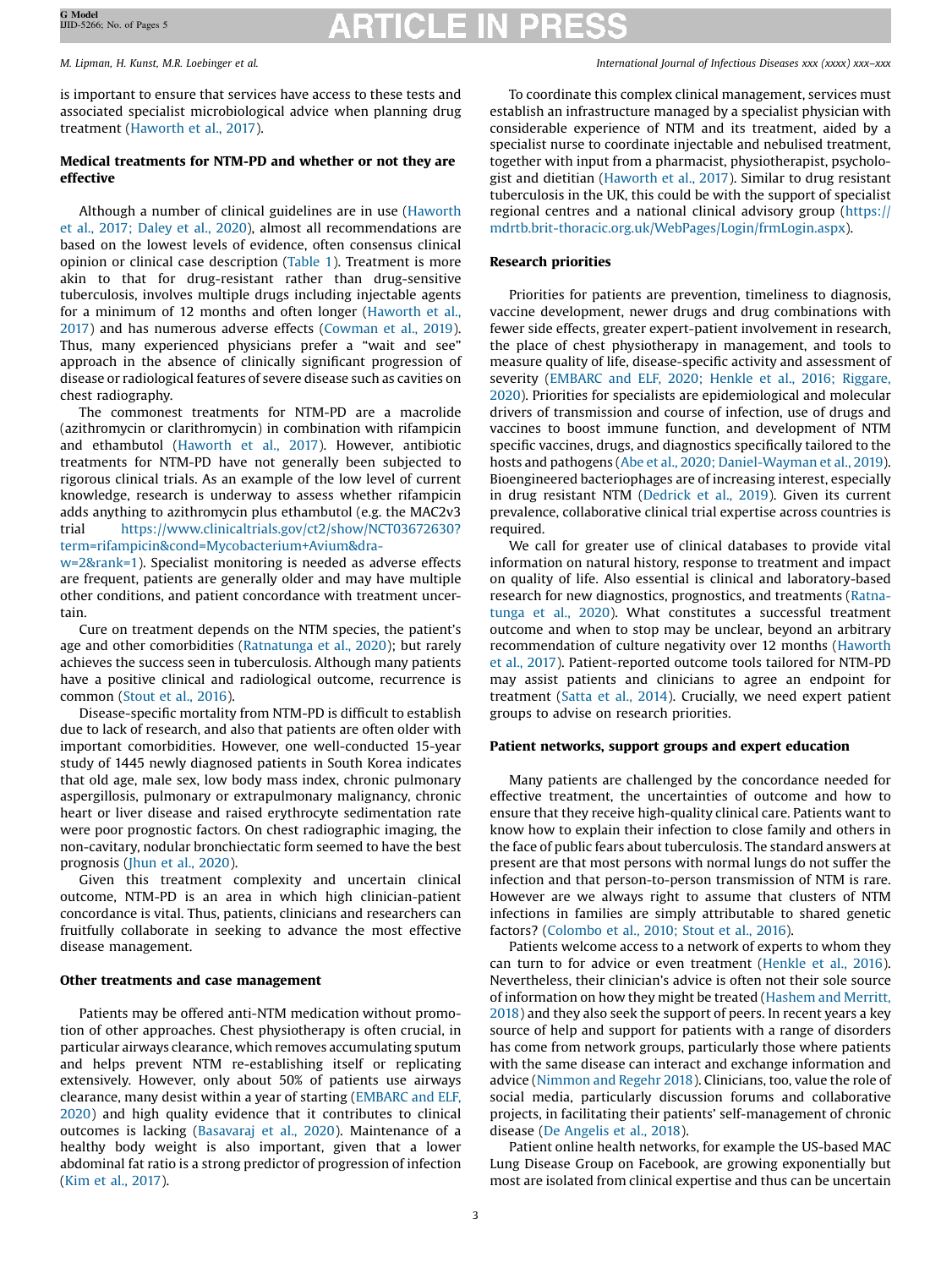authorities on sources of help and guidance. Specialist networks could help to fill this uncertainty as well as capitalise on the views coming from patient networks in coordinating joint education and improving clinician-patient communication ([Nimmon](#page-4-0) and Regehr, [2018](#page-4-0)). One recent example of such joined up thinking is the current "Rare Barometer Voices" survey that is ongoing in Europe and into which the patients can respond and take part in surveys [\(https://](https://www.eurordis.org/voices) [www.eurordis.org/voices](https://www.eurordis.org/voices)).

Patient networks can also help in efforts to educate general practitioners and hospital physicians, as well as paramedics. A pioneer example in the field is NTM Info and Research (NTMir <https://ntminfo.org/>), which started in 2004 in the US as a patient website. After Time Magazine ran an article on NTM and NTMir, it evolved into a not-for-profit patient advocacy group, which subsequently funded pre-clinical research and epidemiological studies, published a patient pamphlet, expanded the network of patient support groups, and held regular patient/physician education conferences. A number of us have recently established a UK website for patients with NTM [\(https://www.ntmpatientcare.](https://www.ntmpatientcare.uk) [uk](https://www.ntmpatientcare.uk)) that is a source of information and guidance. It has links to a clinician-based NTM network [\(https://www.ntmnetworkuk.com/](https://www.ntmnetworkuk.com/) ), which itself is associated with the European NTM registry EMBARC NTM [\(https://www.bronchiectasis.eu/Contents/Item/Dis](https://www.bronchiectasis.eu/Contents/Item/Display/939)[play/939](https://www.bronchiectasis.eu/Contents/Item/Display/939)). We aim to work together to enhance education and treatment services, and so improve the lot of people with this increasingly common disease.

# Recommendations

NTM-PD is on the rise globally. It is often missed, and causes significant morbidity and even mortality. In addition to the need for research into epidemiology, immunology and treatment,

We recommend greater use of patient and clinician networks to:

- 1) educate primary and secondary care clinicians to develop a high index of suspicion when investigating and treating at risk populations, such as those with recurrent chest infections and bronchiectasis.
- 2) promote a multidisciplinary team approach involving medicine, nursing, microbiology, pharmacy, immunology, chest physiotherapy, psychology and dietetics.
- 3) promote shared patient-clinician decision making at each stage of the process from diagnosis, to treatment, to long term follow up.
- 4) incorporate use of patient self-report measures to assess progress and outcomes.
- 5) increase education of patients on their illness and its management.
- 6) recruit patients into research projects and registries to improve the evidence base for prevention, treatment and clinical outcomes of NTM lung disease.
- 7) increase co-production of research with key stakeholders such as patients and their families, using expert patients and patient groups.
- 8) understand more about the psychological, social and economic consequences of the disease.

### Conflict of interest

Marc Lipman — Trustee, NTM Patient Care UK; Chair, NTM Network UK.

Heinke Kunst — Management Committee, NTM Network UK. Michael R Loebinger — Steering Committee, EMBARC; Steering Committee, NTM Network UK.

<span id="page-3-0"></span>M. Lipman, H. Kunst, M.R. Loebinger et al. International Journal of Infectious Diseases xxx (xxxx) xxx–xxx

Heather J Milburn — Trustee, NTM Patient Care UK; Member, NTM Network UK.

Michael King — Trustee, NTM Patient Care UK.

# Funding source

None.

# Ethical approval

Not required.

### References

- Abe Y, Fukushima K, Hosono Y, Matsumoto Y, Motooka D, Ose N, et al. Host Immune Response and Novel Diagnostic Approach to NTM Infections. International Journal of Molecular Sciences 2020;21(12):4351.
- Ahmed I, Tiberi S, Farooqi J, Jabeen K, Yeboah-Manu D, Migliori GB, et al. Nontuberculous mycobacterial infections—A neglected and emerging problem. International Journal of Infectious Diseases 2020;92:S46–50, doi[:http://dx.doi.](http://dx.doi.org/10.1016/j.ijid.2020.02.022) [org/10.1016/j.ijid.2020.02.022](http://dx.doi.org/10.1016/j.ijid.2020.02.022).
- Basavaraj A, Choate R, Addrizzo-Harris D, Aksamit TR, Barker A, Daley CL, et al. Airway Clearance Techniques in Bronchiectasis: Analysis From the United States Bronchiectasis and Non-TB Mycobacteria Research Registry. Chest 2020;158 (4):1376–84, doi[:http://dx.doi.org/10.1016/j.chest.2020.06.050](http://dx.doi.org/10.1016/j.chest.2020.06.050).
- Bryant JM, Grogono DM, Rodriguez-Rincon D, Everall I, Brown KP, Moreno P, et al. Emergence and spread of a human-transmissible multidrug-resistant nontuberculous mycobacterium. Science 2016;354(6313):751–7, doi[:http://dx.doi.](http://dx.doi.org/10.1126/science.aaf8156) [org/10.1126/science.aaf8156.](http://dx.doi.org/10.1126/science.aaf8156)
- Colombo RE, Hill SC, Claypool RJ, Holland SM, Olivier KN. Familial Clustering of Pulmonary Nontuberculous Mycobacterial Disease. Chest 2010;137(3):629–34, doi:[http://dx.doi.org/10.1378/chest.09-1173.](http://dx.doi.org/10.1378/chest.09-1173)
- Cowman S, van Ingen J, Griffith DE, Loebinger MR. Non-tuberculous mycobacterial pulmonary disease. European Respiratory Journal 2019;54(1)1900250, doi: <http://dx.doi.org/10.1183/13993003.00250-2019>.
- Daley CL, Iaccarino JM, Lange C, Cambau E, Wallace Jr RJ, Andrejak C, et al. Treatment of Nontuberculous Mycobacterial Pulmonary Disease: An Official ATS/ERS/ ESCMID/IDSA Clinical Practice Guideline. Clinical Infectious Diseases 2020;71 (4):e1–e36, doi:[http://dx.doi.org/10.1093/cid/ciaa241.](http://dx.doi.org/10.1093/cid/ciaa241)
- Daniel-Wayman S, Abate G, Barber DL, Bermudez LE, Coler RN, Cynamon MH, et al. Advancing Translational Science for Pulmonary Nontuberculous Mycobacterial Infections. A Road Map for Research. American Journal of Respiratory and Critical Care Medicine 2019;199(8):947–51, doi:[http://dx.doi.org/10.1164/](http://dx.doi.org/10.1164/rccm.201807-1273PP) [rccm.201807-1273PP.](http://dx.doi.org/10.1164/rccm.201807-1273PP)
- De Angelis G, Wells GA, Davies B, King J, Shallwani SM, McEwan J, et al. The use of social media among health professionals to facilitate chronic disease selfmanagement with their patients: A systematic review. DIGITAL HEALTH 2018;4:2055207618771416, doi[:http://dx.doi.org/10.1177/2055207618771416.](http://dx.doi.org/10.1177/2055207618771416)
- Dedrick RM, Guerrero-Bustamante CA, Garlena RA, Russell DA, Ford K, Harris K, et al. Engineered bacteriophages for treatment of a patient with a disseminated drugresistant Mycobacterium abscessus. Nature Medicine 2019;25(5):730–3, doi: [http://dx.doi.org/10.1038/s41591-019-0437-z.](http://dx.doi.org/10.1038/s41591-019-0437-z)
- Donohue MJ, Wymer L. Increasing Prevalence Rate of Nontuberculous Mycobacteria Infections in Five States, 2008–2013. Annals of the American Thoracic Society 2016;13(12):2143–50, doi[:http://dx.doi.org/10.1513/AnnalsATS.201605-353OC](http://dx.doi.org/10.1513/AnnalsATS.201605-353OC).
- Doyle OM, van der Laan R, Obradovic M, McMahon P, Daniels F, Pitcher A, et al. Identification of potentially undiagnosed patients with nontuberculous mycobacterial lung disease using machine learning applied to primary care data in the UK. European Respiratory Journal 2020;2000045, doi[:http://dx.doi.](http://dx.doi.org/10.1183/13993003.00045-2020) [org/10.1183/13993003.00045-2020.](http://dx.doi.org/10.1183/13993003.00045-2020)
- EMBARC, ELF. Bronchiectasis and Non-Tuberculous Mycobacterial (NTM) lung infections Patient survey (pp. 1-21): European Bronchiectasis Registry. European Lung Foundation; 2020.
- Finch S, van der Laan R, Crichton M, Clifton I, Gatheral T, Walker P, et al. M8 Nontuberculous mycobacteria testing in bronchiectasis in the UK: data from the EMBARC registry. Thorax 2019;74(Suppl 2):A238–9, doi:[http://dx.doi.org/](http://dx.doi.org/10.1136/thorax-2019-BTSabstracts2019.416) [10.1136/thorax-2019-BTSabstracts2019.416](http://dx.doi.org/10.1136/thorax-2019-BTSabstracts2019.416).
- Hashem F, Merritt R. Supporting patients self-managing respiratory health: a qualitative study on the impact of the Breathe Easy voluntary group network. ERJ Open Research 2018;4(1):00076–217, doi[:http://dx.doi.org/10.1183/](http://dx.doi.org/10.1183/23120541.00076-2017) [23120541.00076-2017.](http://dx.doi.org/10.1183/23120541.00076-2017)
- Haworth CS, Banks J, Capstick T, Fisher AJ, Gorsuch T, Laurenson IF, et al. British Thoracic Society guidelines for the management of non-tuberculous mycobacterial pulmonary disease (NTM-PD). Thorax 2017;72(Suppl 2):ii1–ii64, doi: [http://dx.doi.org/10.1136/thoraxjnl-2017-210927.](http://dx.doi.org/10.1136/thoraxjnl-2017-210927)
- Henkle E, Aksamit T, Barker A, Daley CL, Griffith D, Leitman P, et al. Patient-Centered Research Priorities for Pulmonary Nontuberculous Mycobacteria (NTM) Infection. An NTM Research Consortium Workshop Report. Annals of the American Thoracic Society 2016;13(9):S379–84, doi[:http://dx.doi.org/10.1513/](http://dx.doi.org/10.1513/AnnalsATS.201605-387WS) [AnnalsATS.201605-387WS](http://dx.doi.org/10.1513/AnnalsATS.201605-387WS).
- Izumi K, Morimoto K, Hasegawa N, Uchimura K, Kawatsu L, Ato M, et al. Epidemiology of Adults and Children Treated for Nontuberculous Mycobacterial